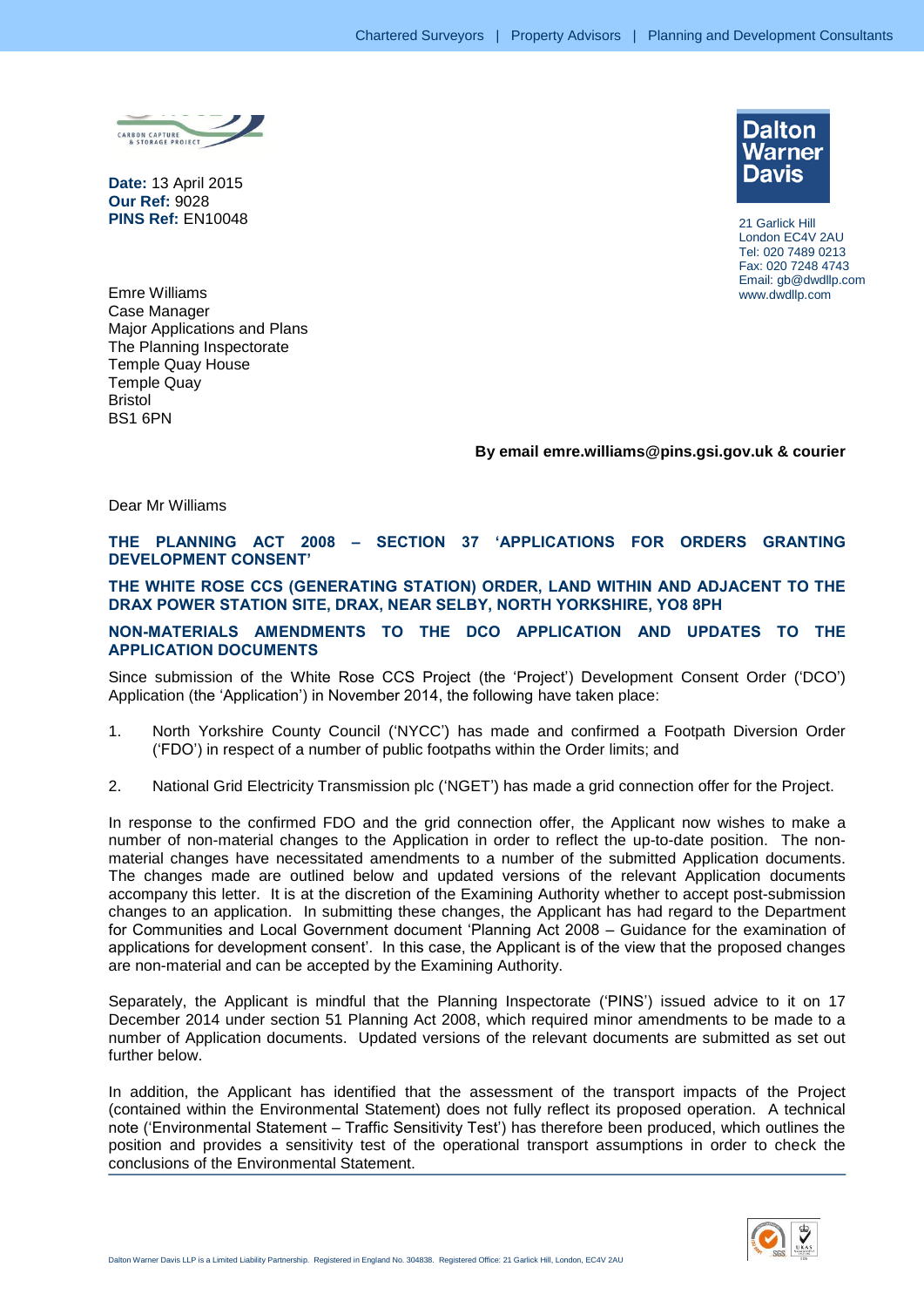



This letter also provides an update on the site raising and preparatory works planning application that has been submitted to Selby District Council and deals with the Preliminary Meeting for the Application that has been scheduled for 22 April 2015.

For the avoidance of doubt, the following documents accompany this letter:

- 1. Document Ref. 1.3 Application Index Revision. 2 (this has been updated in order to provide clarification as to the latest Application documents).
- 2. Document Ref. 2.1 Draft DCO Revision. 2 Changes from Submission Track Change Version (this shows the changes made to the draft DCO in tracks).
- 3. Document Ref. 2.2 Explanatory Memorandum Revision. 2 Changes from Submission Track Change Version.
- 4. Document Ref. 3.1 Book of Reference Revision. 4.
- 5. Document Ref. 3.2 Statement of Reasons Revision. 2 Changes from Submission Track Change Version (this show the changes made in tracks).
- 6. Document Ref. 4.1 Site Location Plan Version. 4.
- 7. Document Ref. 4.2 Land Plans Key Plan and Sheets 1-4 Version. 4 (all plans).
- 8. Document Ref. 4.3 Works Plans Key Plan and Sheets 1-4 Version. 4 (all plans).
- 9. Document Ref. 4.4 Access and Rights of Way Plans Key Plan and Sheets 1-4 Version. 4 (all plans).
- 10. Document Ref. 4.8 Indicative Route of Electrical Connection for 400 kV Plan Version. 4.
- 11. Document Ref. 5.2 Grid Connection Statement Revision. 2 Changes from Submission Track Change Version.
- 12. Document Ref. 5.2 Grid Connection Statement Revision 2 Changes from Submission Clean Version.
- 13. Footpath Nos. 35.47/1, 35.47/6, 35.47/10, Long Drax & 35.6/12, Barlow, Drax Power Station, Long Drax, Diversion Order 2014 (the FDO) and Order Plan (the enclosed Order Plan is the plan that was used to accompany the site notices – NYCC has not yet been able to provide the confirmed Order Plan).
- 14. Document Ref. 6.3.7(i) Environmental Statement Traffic Sensitivity Test.

Please note that the documents listed at items  $1 - 12$  supersede the versions that were submitted as part of the Application in November 2014. In respect of item 10, this plan supersedes and replaces the three plans that originally formed Document Ref. 4.8.

# **Footpath Diversion Order (the 'FDO')**

NYCC made the 'Footpath Nos. 35.47/1, 35.47/6 & 35.47/10, Long Drax and 35.6/12, Barlow, Drax Power Station, Long Drax Diversion Order 2014' (the 'FDO') on 29 October 2014 and this was subsequently confirmed on 13 February 2015.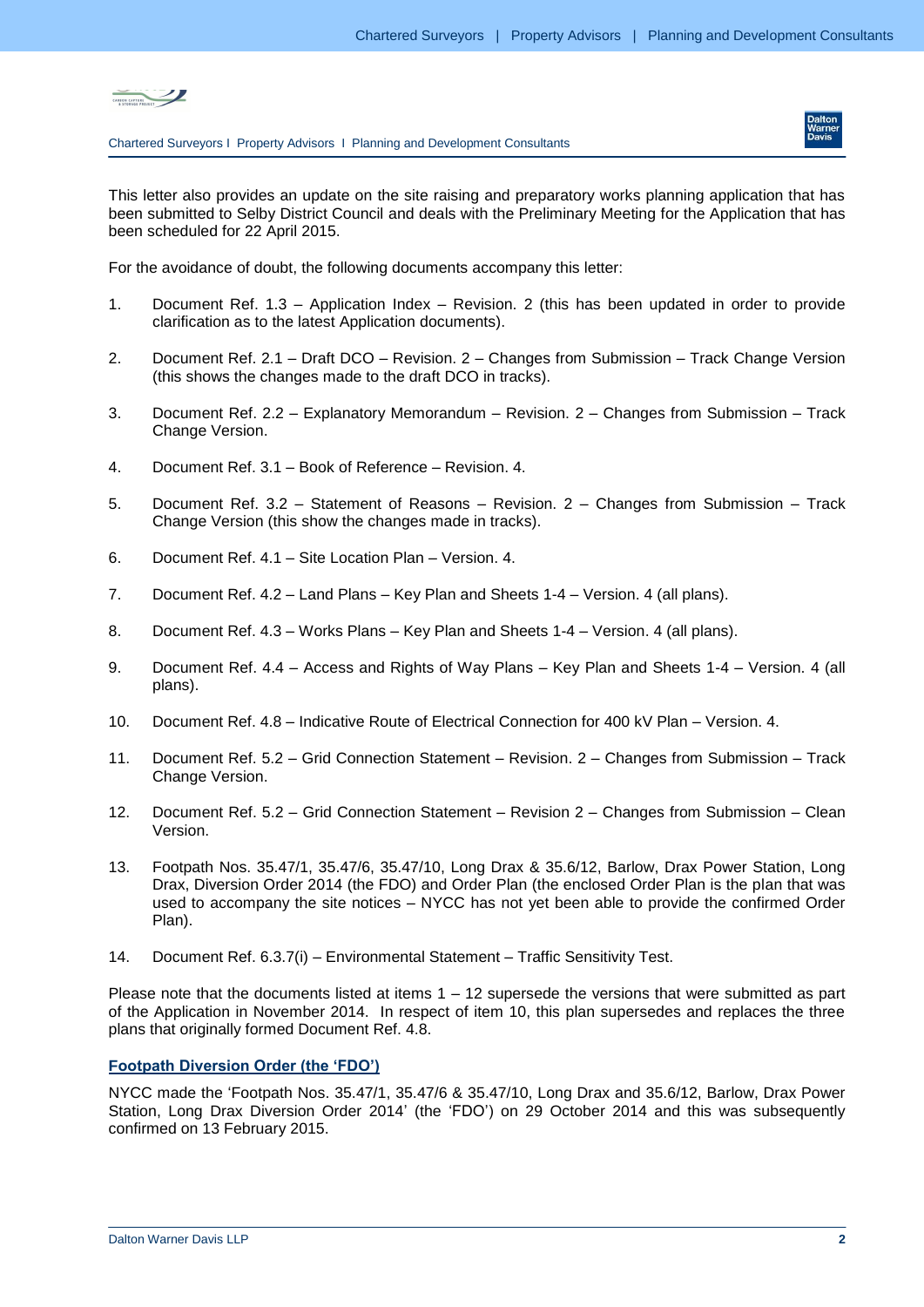



The FDO relates to two areas of the Project, and provides for:

- 1. The stopping up of the footpath between the points marked  $A B C D E F$  on the Order Plan and that runs west from New Road across the southern side of Work No. 1A (on the Works Plans, Document 4.3), and its replacement with a newly created footpath around the northern side of Work No. 1A (between the points marked  $A - J - K - L - M - N - Q - P - Q - R - S - T - U - V$  on the Order Plan).
- 2. The stopping up of the footpath between the points marked  $G H I$  on the Order Plan and that crosses the Project laydown area to the east of New Road, and its replacement with a footpath that runs along Pear Tree Avenue and a length of New Road (between the points marked W  $- X - I$  on the Order Plan).

The FDO provides that the existing footpaths are stopped up on provision of the relevant new footpath(s) and certification by NYCC as to their provision. As the FDO provides for the necessary stopping up and creation of footpaths for the Project, it is no longer proposed to include these elements in the Draft DCO. Removing the stopping up and creation of these specific footpaths from the DCO ensures that there is clarity as to the power being relied on, as only one power (the FDO) will exist. The rights of way proposals have been simplified by the removal of the different temporary and permanent diversion routes around the north side of Work No. 1A – now only the permanent footpath route is proposed, which matches the FDO. The Applicant has discussed the principle of these changes to the Draft DCO with NYCC.

The Draft DCO retains a power to temporarily stop up footpaths during construction or maintenance (in article 14), in case that is required. The way in which rights of way are to be dealt with is controlled by requirement 7 (Schedule 2 to the Draft DCO), which requires a rights of way management plan to be submitted and approved by the local planning authority, and then to be implemented.

These changes do not constitute a material change to the substance of the Project, since the footpath proposals remain similar - the legal mechanism for dealing with them is the change. The environmental impacts would be no different. NYCC has carried out the necessary advertisement of the FDO. The Applicant therefore considers that this change represents a non-material change and can be accepted by the Examining Authority.

The following Application documents have been updated in relation to the FDO, and revised versions are enclosed:

- 1. Draft DCO (Document Ref. 2.1 Rev. 2) article 14 (and related definitions in article 2) and Schedule 7 have been amended to reflect the above;
- 2. Explanatory Memorandum (Document Ref. 2.2 Rev. 2) has been updated to explain the Draft DCO as now submitted; and
- 3. Access and Rights of Way Plans (Document Ref.  $4.4 V$ . 4) have been amended so that it is clear that the relevant footpaths are being stopped up / created pursuant to the FDO, not the Draft DCO. This is achieved through the Legend and a note which has been added to each sheet. The 'temporary part' of the footpath diversion around the north of Work No. 1A has been removed as noted above.

# **Grid Connection**

NGET submitted a connection agreement offer in relation to the Project on 10 December 2014, which followed the submission of the Application. The grid connection offer is at the NGET owned 400kV substation, in between New Road and the existing Drax Power Station, around 1km south of Work No. 1A. The 400kV substation is part of the area identified as Work No. 8 on the Works Plans (Document Ref. 4.3).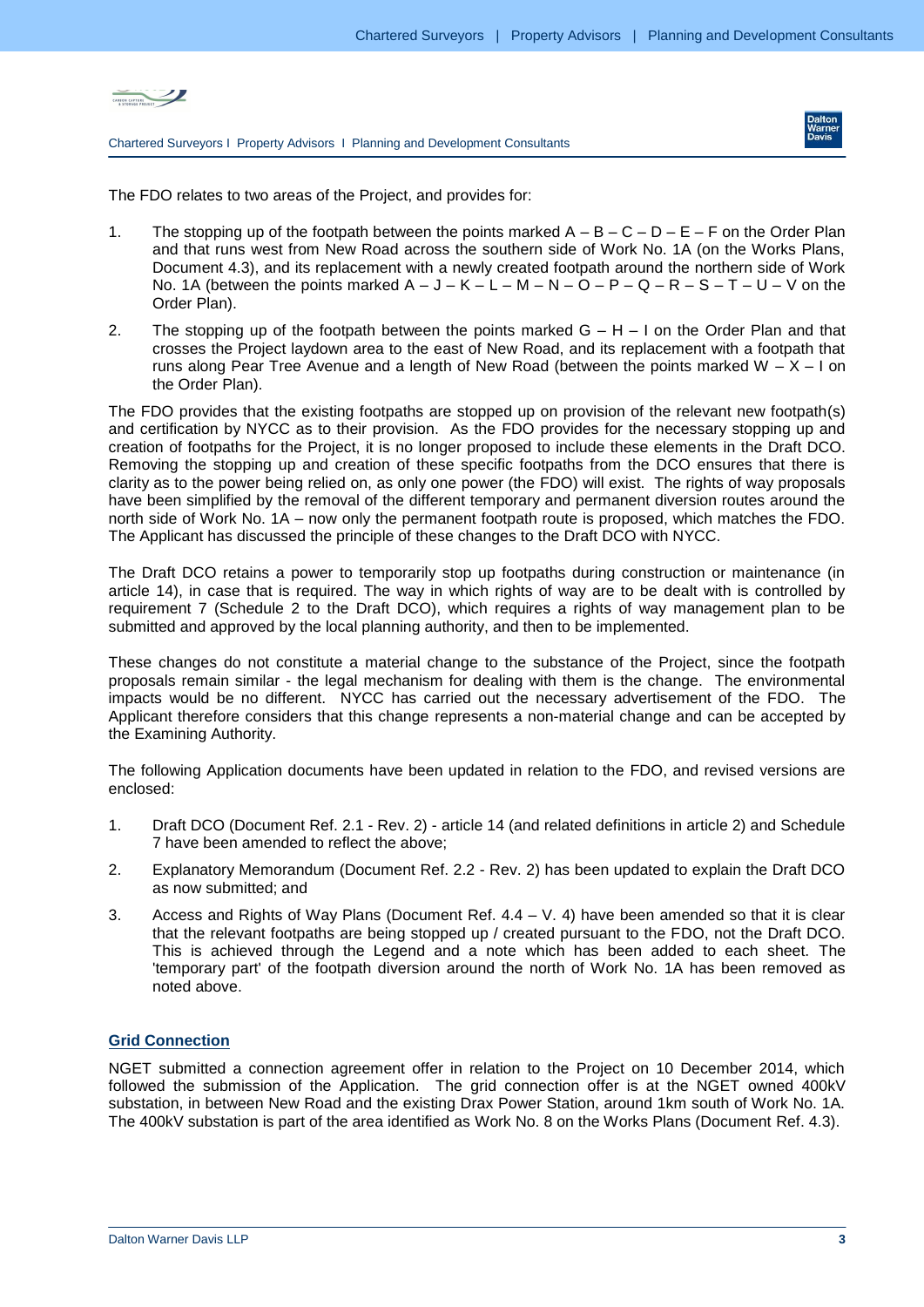



The Application as submitted provided for three grid connection options - one to the 400kV substation (as per the grid connection offer) and two cable route options to the 132kV substation. Following the grid connection offer from NGET, the Applicant no longer proposes to include the two 132kV substation options in the Draft DCO as they are no longer required. This allows the Applicant to remove the 132kV substation and adjacent areas from the Order limits, as well as simplifying the Works Plans (Document Ref. 4.3) and 'authorised development' (as set out in Schedule 1 to the Draft DCO (Document Ref. 2.1).

The environmental impacts of the Project remain as assessed in the Environmental Statement ('ES') (Document Refs. 6.1 – 6.3), with the confirmed electricity cable route and substation grid connection being one of the options originally proposed in the Application and assessed in the ES. The reduction to the Order limits provides greater certainty in terms of the location of works. It is also important to recognise that it has always been the case that only one of the grid connections options originally proposed would ever be constructed. Again, the Applicant considers that this change is not material and can be accepted by the Examining Authority.

The grid connection offer currently extends to the end of April 2015. The Applicant remains in discussions with NGET and expects to be in a position to accept the connection offer in the near future.

The following Application documents have been updated in relation to the grid connection offer, and revised versions are enclosed:

- 1. Draft DCO (Document Ref. 2.1 Rev. 2):
	- (i) Schedule 1 has been amended to reflect the removal of the 132kV electrical connection routes (Work No. 4) and the removal of potential works at the 132kV substation (Work No. 8);
	- (ii) In Schedule 2, requirement paragraphs 4(6) and 4(10) have been updated to delete the need to submit details of the selected sub-station;
	- (iii) New rights are no longer required over some plots of land the 132kV cable routes (where different to the 400kV route), and the 132kV substation and adjacent land. These plots have been removed from Schedule 8 (Land in which only new rights etc. may be acquired);
	- (iv) One plot of land (60) was previously proposed as part of one of the 132kV cable routes. That cable route is no longer proposed, and this plot has therefore become part of the temporary laydown area which surrounds it. Plot 60 has therefore been added to Schedule 10 (Land of which temporary possession may be taken).
- 2. Explanatory Memorandum (Document Ref. 2.2 Rev. 2) has been updated to explain the Draft Development Consent Order as amended.
- 3. Works Plans (Document Ref.  $4.3 V$ . 4) have been updated to remove the parts of the electrical connection (Work No. 4) and the 132kV substation which are no longer proposed.
- 4. Land Plans (Document Ref. 4.2 V. 4) and the Book of Reference (Document Ref. 3.1- Rev. 4) have been updated to remove plots of land which are no longer proposed to be included in the Order limits. No plot numbers have been changed in undertaking this process to aid cross referral between the original Land Plans / Book of Reference and the replacement documents. Where plot numbers are no longer used this is noted in the Book of Reference as "Number Not Used". As per the change to the Draft DCO, plot 60 has changed from land over which rights are sought to land required temporarily.
- 5. Statement of Reasons (Document Ref. 3.2 Rev. 2) has been updated so as to delete references to the grid connection options and 132kV substation.
- 6. Indicative Electrical Connection Routes Plan (Work No. 4) (Document Ref. 4.8 V. 4) and the Grid Connection Statement (Document Ref. 5.2 - Rev. 2) have been updated to reflect the proposed single 400kV substation connection option.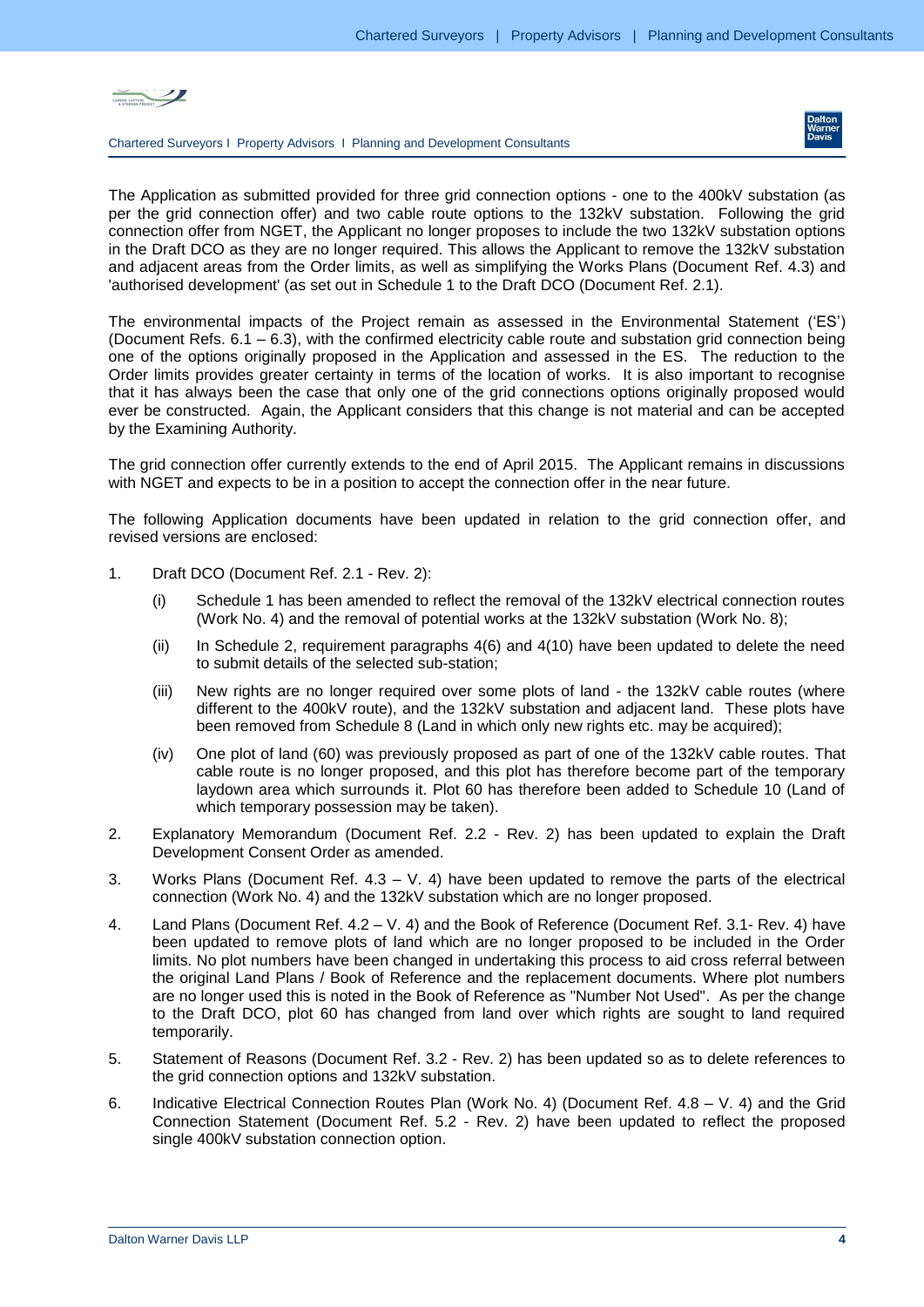



7. Location Plan (Document Ref. 4.1 – V. 4) and Access and Rights of Way Plans (Document Ref. 4.4 – V. 4) have been updated to reflect the altered Order limits.

### **Amendments made in response to Section 51 Advice**

PINS Section 51 advice dated 17 December 2014 covered various matters, which have been dealt with as follows:

- 1. Section 42(1)(a) persons prescribed the bodies identified by PINS were included within the Section 56 notification process.
- 2. Book of Reference (Document 3.1 Rev. 4) a revised version is enclosed which addresses PINS' advice as follows:
	- (i) Additional schedule of statutory undertakers this has been retained in the Book of Reference. It is acknowledged that this does not comply with Annex D of the 'Guidance on procedures for the compulsory acquisition of land', but its inclusion is considered to be a sensible way to deal with the fact that there are statutory undertakers who the Applicant has not been able to exclude as having apparatus within the Order limits. It is noted that the Books of Reference on other projects, which have completed their examinations or been granted consent (such as Progress Power Station, the A556 Knutsford to Bowdon Scheme and Hirwaun Power Station) adopted a similar form of Book of Reference. The Applicant has however been able to reduce the list of statutory undertakers in Part 8 of the Book of Reference and is continuing to identify which do or do not have apparatus and where it is located. The Applicant notes the Examining Authority's procedural decision (Item 4, Annex G in the Rule 6 letter) and confirms that it will provide the required schedule of statutory undertakers land / apparatus plot by plot for the deadline of 20 May 2015 along with evidence for the removal of statutory undertakers which are not relevant.
	- (ii) Cross referral to articles in the Draft DCO the Introduction to the Book of Reference has been updated to cross refer to relevant articles and schedules in the Draft DCO.
	- (iii) Division and headings within Part 2 as explained in the revised introduction to the Book of Reference, the two parts relate respectively to those who have an interest in the Order land and those who do not (both of whom may be entitled to make a claim). The headings to Part 2 have been updated so as to refer to the three sections referred to in the Planning Inspectorate's advice. This has not altered the content of Part 2.
	- (iv) The description of two plots (48 and 49) have been updated to more accurately describe the land.
	- (v) The changes outlined in the Applicant's 'Section 59 Schedule of changes to affected persons contained within Book of Reference' (included as part of the Section 58 and 59 certificates) have been included.
- 3. Referencing of Works Plans and Access and Rights of Way Plans (Document Ref. 4.4 V. 4) in Part 2 of Schedule 1 to the Draft DCO - these have been updated to refer to the revised versions of these plans as submitted with this letter.

#### **Sensitivity Testing of Operational Transport Impacts**

The Application seeks development consent for a generating station (Work No. 1A) that has the ability to co-fire biomass and coal. During operation of the generating station biomass would be delivered to the Project site by road. If the generating station fired at the proposed maximum of 15% biomass this would equate to 31 HGVs (62 HGV movements in total - 31 inbound and 31 outbound) accessing the Project site per day.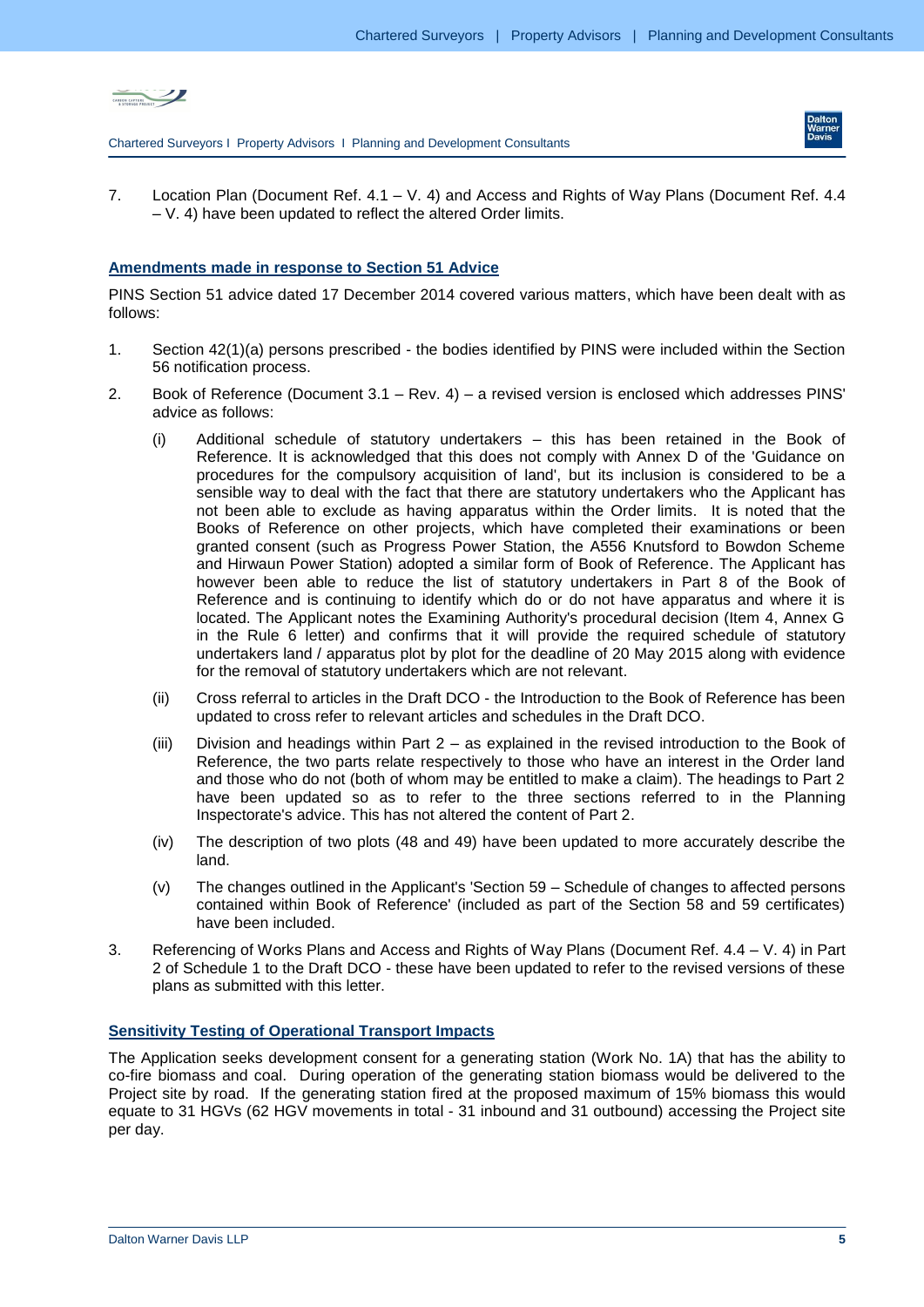



Following the submission of the Application in November 2014, the Applicant identified that the operational assessment of the Project contained within the ES had not taken account of biomass HGV movements. The accompanying technical note (Document Ref. 6.3.7(i) – Environmental Statement – Traffic Sensitivity Test) therefore explains the rationale for transporting biomass to the Project site by road and assesses the maximum anticipated number of biomass HGVs in order to identify whether this would result in any change to the assessment conclusions of the ES for operational impacts relating to traffic, air quality and noise. The note concludes that the inclusion of the biomass deliveries as part of the assessment of the Project does not alter the conclusions of the ES in terms of traffic impacts and the capacity of the highway network to accommodate movements, air quality or noise and disturbance.

#### **Site Raising and Preparation Works Planning Application**

The Project includes raising the level of the Project Site within the area of Work No. 1A and parts of Work No. 1B (as shown on the Works Plans – Document Ref. 4.3 – V.4) from approximately 3.1 to 5.0 metres ('m') above ordnance datum ('AOD'), with a finished floor level of 5.13 m AOD, to create a suitable development platform for the generating station in addition to other preparation works. The site raising is required to mitigate flood risk and has been informed by a flood risk assessment agreed with the Environment Agency.

As explained at paragraphs 1.31 and 1.32 of the Planning Statement (Document Ref. 5.4) for the DCO Application in order to facilitate the early completion of the site raising and preparation works (and therefore deliver the overall Project within the most expedient timeframe) the Applicant proposed to submit a planning application under the Town and Country Planning Act 1990 (the 'TCPA 1990') to the relevant local authority, Selby District Council ('Selby DC'). Although the site raising and preparation works have been included within the DCO Application, they do not (in themselves as independent works) require development consent, as they do not form part of the construction of the generating station. The Applicant is therefore able to apply for planning permission for the site raising and preparation works under the TCPA 1990, and assuming permission is granted, to implement the permission. The rationale for applying for these works separately under the TCPA 1990 relates principally to the time savings that would be realised for the Project if the works could be carried out in advance of a DCO being made by the Secretary of State.

The principle of the site raising and preparation works being separately consented under the TCPA 1990 has been the subject of discussions between the Applicant and planning officers at Selby DC. During these discussions officers have recognised the time saving benefits to the delivery of the Project of these works proceeding in advance of a DCO being confirmed, in particular, in responding to the urgent need that exists for new electricity generating capacity within the UK. In addition, the Applicant has agreed the documents that would form part of the planning application with officers, including the scope of the Environmental Statement.

The planning application for the site raising and preparation works was submitted to Selby DC on 10 March 2015. The planning application (Ref. 2015/0249/EIA) has been validated by Selby DC (from 11 March 2015) and the determination date (based on a 16 week determination period as an ES has been submitted) is 1 July 2015. The Applicant can provide the Examining Authority with an update on the planning application at the Preliminary Meeting, and will provide further updates during the Examination.

#### **Preliminary Meeting**

The Applicant requests that the Examining Authority include the above matters on the agenda for the Preliminary Meeting on 22 April 2015. It is suggested that they are discussed within Item 3.

In terms of attendance at the Preliminary Meeting, I can confirm that the following persons will attend on behalf of the Applicant:

1. Advocate and main speaker on behalf of the Applicant – Andrew Fraser-Urquhart QC of Francis Taylor Building.